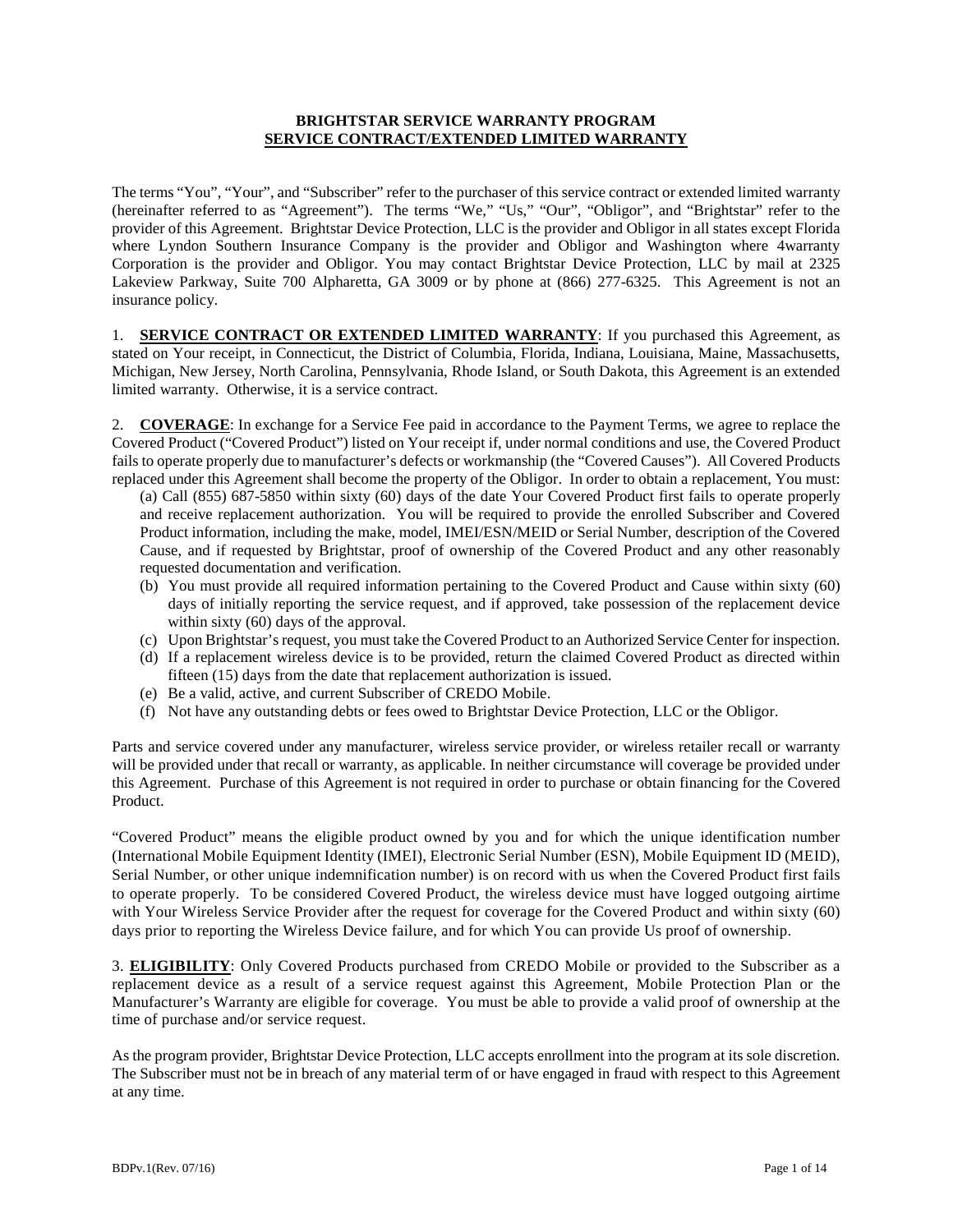(a) By entering this Agreement, You, the Subscriber, understand and authorize Brightstar to access Your account records with Your Wireless Communications Service Provider to validate Your enrollment and service request eligibility.

(b) We may contact you regarding Your coverage, enrollment, and/or service requests via Short Message Service (SMS) text messaging, email or such other means as Brightstar determines to be most practicable. You will assume any and all fees assessed by Your wireless carrier for the SMS text messages. You may opt out of SMS messaging by updating Your account on [www.credomobile.brightstarprotect.com](http://www.credomobile.brightstarprotect.com/) or sending Your request via mail to Brightstar.

4. **EFFECTIVE PERIOD OF COVERAGE:** This Agreement shall become effective upon the Subscriber's payment of the Service Fee due upon purchase date of this Agreement.

## **YOUR COVERAGE FOR THE COVERED CAUSES UNDER THIS AGREEMENT SHALL BECOME EFFECTIVE IMMEDIATELY IF YOU PURCHASED THE COVERED PRODUCT AS NEW, IN ORIGINAL PACKING, OR CERTIFIED LIKE NEW FROM CREDO MOBILE AND AT THE SAME TIME YOU PURCHASED THIS AGREEMENT. OTHERWISE, COVERAGE WILL BEGIN THIRTY (30) DAYS AFTER THE AGREEMENT PURCHASE**.

5. **TERM AND RENEWAL:** The Term Period is monthly. You understand and agree that this Agreement will be automatically renewed for successive months on a continuous basis unless You or We terminate this Agreement pursuant to Section "CANCELLATION/TERMINATION AND REFUNDS". The Subscriber's failure to pay the Service Fee in advance or ceasing to be an active subscriber of the Mobile Protection Plan, regardless of cessation reason, is considered termination of the Agreement by the Subscriber and the Agreement may not be renewed.

No party is obligated to renew this Agreement. Prices, conditions and limitations of this Agreement may change upon renewal. By purchasing this Agreement, You agree that You may be contacted regarding renewals and upgrade plans.

6. **CHANGE IN COVERED PRODUCT:** This Agreement only provides coverage for the Covered Product listed on Your receipt. If a change in the Covered Product being used on Your account occurs, you must apply for coverage of the new product. Such product will be subject to the Agreement terms and conditions under the Agreement for that Product at the time of request for a change in Covered Product, which may include a higher fee and/or deductible and/or a wait period for coverage. If you continue to pay Service Fee fees after we have been notified of such change in Covered Product or a change in Covered Product results from a service request against this Agreement or the Mobile Protection Plan, You have agreed to all changes to coverage, premium, and deductibles. Changes to Covered Product are subject to approval by Brightstar; You will be notified within thirty (30) days of request if such change was denied.

7. **REPLACEMENT OF PRODUCTS:** At Our sole discretion, we may replace the Covered Product. If we elect to replace the Covered Product and the identical make and model is no longer available or unavailable in inventory, we will replace it with a product of comparable functionality. In all cases, we will determine product comparability, including functionality at Our sole discretion. Technological advances and product availability may result in a replacement product with a lower selling price than the original product. At Our option, a replacement product may be either new or refurbished and of a different brand, model, and/or color. Non-original manufacturer parts may be used in refurbished products.

Any time Your Covered Product is to be replaced in accordance with this Agreement, at our sole discretion, we may provide cash reimbursement, gift card or voucher for replacement equipment, not to exceed the lesser of retail purchase price for the original covered product or the cost of a replacement product of like kind and quality, less any processing fee. If you are eligible for a reimbursement, you will be required to provide proof of purchase for the replacement equipment**.**

- (a) **Equipment Warranty**: Refurbished equipment shall be in good, working order, with housing that is free from major marks, gouges, cracks or other faults or blemishes. In the event that refurbished replacement equipment malfunctions within its ninety (90) day warranty period and is returned, such equipment will not result in an additional service request per the service request limits outlined in this Agreement.
- (b) Equipment may not be shipped to a P.O. Box.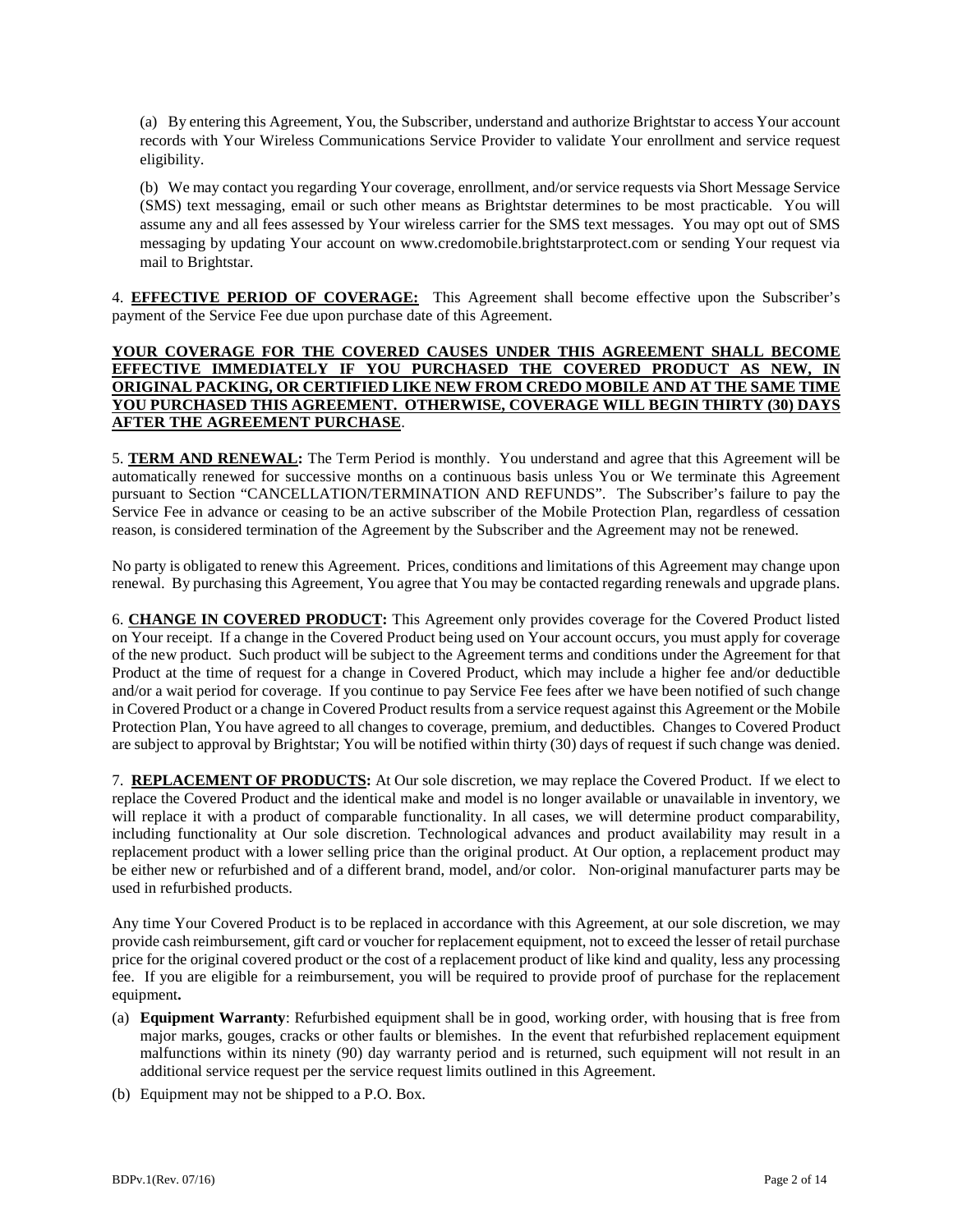(c) If the Covered Product is operated outside any state or territory of the United States, the District of Columbia, or Canada, the replacement device will only be shipped to the address on record.

#### 8. **PAYMENT AND FEES:**

(a) **Payment:** For each Term Period You desire coverage under this Agreement, You shall remit to Us a Service Fee payable in accordance to these Payment Terms ("Payment Terms"). Your Service Fee is based on the new nondiscounted, non-subsidized retail price of the make and model of the Covered Product at the time You purchased this Agreement and the length of Your Term Period. Refer to the following table for Your Service Fee.

| <b>New Retail Price</b> | <b>Monthly Service Fee</b> |
|-------------------------|----------------------------|
| $$0 - $298.99$          | \$0.96                     |
| \$299.00 - \$598.99     | \$1.96                     |
| $$599.00 - $1,500.00$   | \$1.96                     |

Your monthly Service Fee for this Agreement will be shown on Your monthly service bill from CREDO Mobile. You agree to pay the amount shown on Your bill to CREDO Mobile, inclusive of the manufacturer's warranty period, in accordance to the same terms and conditions set forth under Your CREDO Mobile subscriber agreement.

(b) **Processing Fee Per Replacement:** The Subscriber shall pay a non-refundable Processing Fee on a per occurrence basis prior to receiving any replacement or reimbursement for the Covered Product (the "Processing Fee"). Your Processing Fee is based on the new non-discounted, non-subsidized retail price of the make and model of the Covered Product at the time You purchased the Covered Product. Refer to the following table for Your Processing Fee."

| <b>New Retail Price</b> | <b>Processing Fee</b> |
|-------------------------|-----------------------|
| $$0 - $298.99$          | \$49.00               |
| \$299.00 - \$598.99     | \$149.00              |
| $$599.00 - $1,500.00$   | \$199.00              |

(c) **Failure to Return Equipment/Non-return Charge:** The Covered Product approved for replacement must be returned to Us at Our shipping expense within fifteen (15) days of receipt. You must return the Covered Product as directed by US, or pay the non-returned equipment charge applicable to the model of Covered Product that We replace. The non-return fee will be the lesser of \$100.00 or the cost to Brightstar to replace the Covered Product less any Processing Fee received.

(d) **Invalid Service Request:** If, within the latter of twenty (20) days after the Subscriber receives the replacement equipment or Brightstar receives the claimed Covered Product, Brightstar determines, in its sole discretion, that the Subscriber's replacement coverage service request is not for a Covered Cause under this Agreement, the Subscriber's Account shall automatically be charged an amount not to exceed \$50.00.

9. **LIMITATION OF LIABILITY AND EXCLUSIONS:** Brightstar's liability hereunder shall be limited to the cost of two (2) device placements within any twelve (12) month period of time and in no event shall the cost of such replacement equipment for the Covered Product exceed the Maximum Benefit of \$1,000.00 per service request occurrence. If You have exhausted the allowable number of service requests, the service fee is fully earned.

#### **This Agreement does not cover the following:**

a) Products owned by a subscriber with a billing address or service address outside any state or territory of the United States, the District of Columbia, or Canada;

- b) Any and all pre-existing conditions or defects that exist before the effective date of this Agreement;
- c) Products with altered or removed serial numbers;
- d) Products used for rental purposes;

e) Any failure resulting from any cause other than normal use and operation of the Covered Product in accordance with the manufacturer's specifications and owner's manual, including, without limitation, damages or injury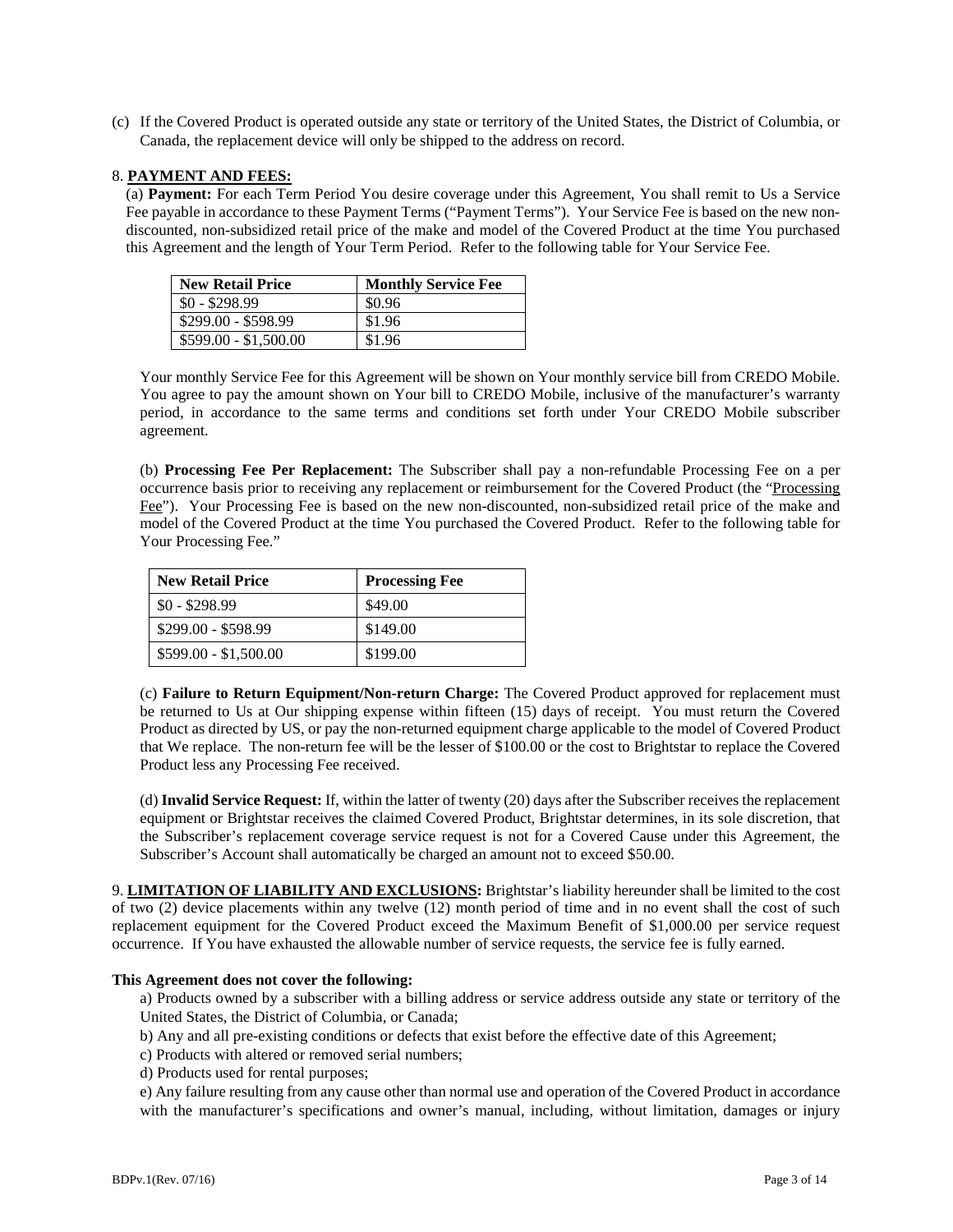caused in whole or in part by acts of God, theft, loss, neglect, abuse, intentional misuse, negligence, mishandling, misuse, vandalism, insects, vermin, wild animals, power failure, power surge, power reduction, software viruses or exposure to weather conditions, including exposure to extreme changes in temperature or humidity;

f) Damage that is cosmetic in nature, including but not limited to scratches, tears, dents and broken plastic on parts when the damage does not otherwise affect or impede its functionality or materially impair Your use of the Covered Product;

g) Preventative maintenance;

h) Batteries, chargers and car kits;

i) Data lost, corrupted, damaged or otherwise unusable;

j) Service Request due to diminished battery life;

k) Accessories that are non-essential to the functioning of the product;

l) Software including, but not limited to, personalized data or customized software, such as personal information managers (PIMs), ring tones, games or screen savers;

m) Any alteration, adjustment, modification, installation, disassembling, repair, servicing or maintenance performed on or to the Covered Product by any person other than Brightstar, Seller (as defined in the Brightstar Service Warranty Program Service Contract/Extended Limited Warranty), or their respective authorized representatives;

n) Claimed obsolescence of the Covered Product including technological obsolescence; or

o) The Subscriber's failure to use reasonable means to protect the Covered Product from further damage after a failure occurs.

p) Products that are not purchased from CREDO Mobile or its authorized dealers.

**UNDER NO CIRCUMSTANCES SHALL BRIGHTSTAR BE LIABLE FOR ANY SPECIAL, INDIRECT, INCIDENTAL OR CONSEQUENTIAL DAMAGES, LOSSES OR EXPENSES, WHETHER ARISING DIRECTLY OR INDIRECTLY FROM THE FAILURE OF THE COVERED PRODUCT, DELAYS IN REPLACEMENT OF THE WIRELESS DEVICE OR FROM ANY OTHER CAUSE WHATSOEVER, WHETHER SUCH SERVICE REQUEST IS BASED ON BREACH OF WARRANTY, BREACH OF CONTRACT, NEGLIGENCE OR OTHER TORT, STRICT LIABILITY OR ANY OTHER LEGAL THEORY. SOME STATES DO NOT ALLOW THE EXCLUSION OR LIMITATION OF SPECIAL, INDIRECT, INCIDENTAL OR CONSEQUENTIAL DAMAGES, LOSSES OR EXPENSES, SO THE ABOVE LIMITATION OR EXCLUSION MAY NOT APPLY TO THE SUBSCRIBER IF THE SUBSCRIBER LIVES IN SUCH STATE.**

10. **NO TRANSFER; NO THIRD PARTY BENEFICIARIES**: This Agreement and any rights and remedies of the Subscriber hereunder shall inure solely to the benefit of the Subscriber and nothing herein is intended to or shall confer upon any other person or entity any legal or equitable right, benefit or remedy of any nature whatsoever under or by reason of this Agreement. This Agreement and any rights or remedies of the Subscriber hereunder are nontransferable by the Subscriber and do not cover any service request made under this Agreement by any other person or entity, and any attempt by the Subscriber to transfer or assign this Agreement or any rights or remedies of the Subscriber hereunder shall be null and void and of no force or effect.

### 11. **CANCELLATION/TERMINATION AND REFUNDS**:

(a) The Subscriber may cancel this Agreement at any time for any reason by calling CREDO Mobile Customer Care at (800) 411-0848 or delivering advance written notice of cancellation to Brightstar Cancellation Department, P.O. Box 03, Alpharetta, GA 30009. Your right to void this Agreement during the first thirty (30) days following receipt is not transferable and applies only to the original Agreement purchaser. Brightstar may cancel this Agreement immediately for any reason by notifying You in writing. Any cancellation of this Agreement by Brightstar shall be in accordance with applicable state laws and regulations.

(b) Unless otherwise required under applicable law, if the Subscriber or Brightstar cancels this Agreement within thirty (30) days after the Subscriber purchases this Agreement and the Subscriber has not made a service request under this Agreement, the Agreement is considered void and Brightstar shall remit to the Subscriber a full refund of the Service Fees paid by the Subscriber under this Agreement.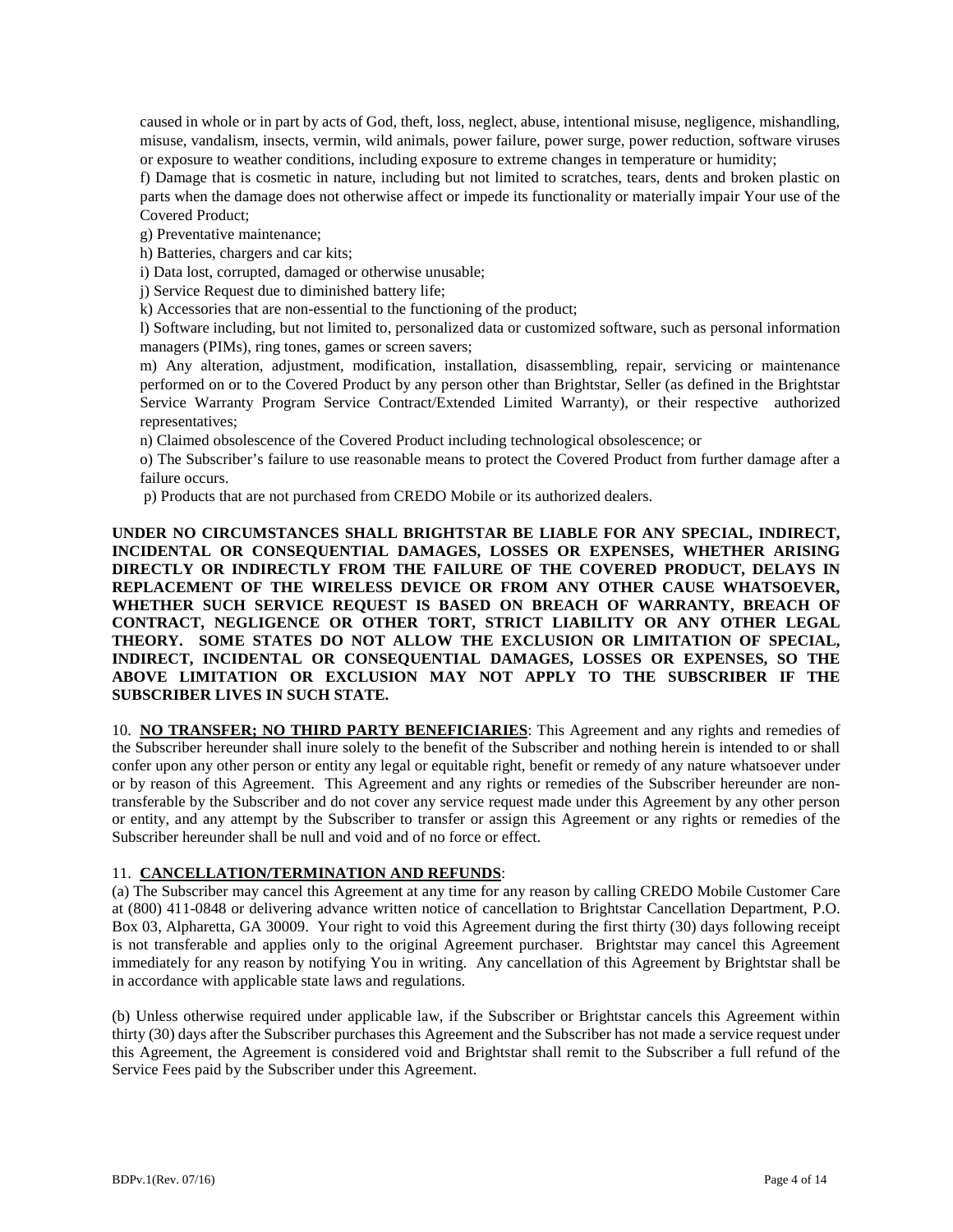(c) Unless otherwise specified under applicable law, if the Subscriber or Brightstar cancels this Agreement within thirty (30) days after the Subscriber purchases this Agreement and the Subscriber has made a service request under this Agreement, Brightstar shall remit to the Subscriber a full refund of the Service Fees paid by the Subscriber under this Agreement less the value of any replacement equipment provided for such service request by Brightstar to the Subscriber.

(d) Unless otherwise required under applicable law, if the Subscriber or Brightstar cancels this Agreement more than thirty (30) days after the Subscriber purchases this Agreement, Brightstar shall remit to the Subscriber the Service Fees paid by the Subscriber under this Agreement allocable to the remainder of the term of this Agreement, prorated on a daily basis, less the value of any replacement equipment previously provided by Brightstar to the Subscriber under this Agreement.

(e) Unless otherwise required under applicable law, Our obligations under this Agreement will be fulfilled in their entirety if we have fulfilled two (2) service requests in any rolling twelve (12) month period, as applicable by repairing or replacing the Covered Product or by providing reimbursement.

(f) For residents of the states of Alabama, Arkansas, California, Hawaii, Maryland, Minnesota, Missouri, Nevada, New Mexico, New York, Puerto Rico, South Carolina, Texas, Washington and Wyoming at the time of cancellation of this Agreement, if Brightstar fails to remit to the Subscriber any amounts due and owing from Brightstar to the Subscriber under this Section within thirty (30) days after the effective date of cancellation of this Agreement, Brightstar shall remit to the Subscriber the amount due and owing from Brightstar plus an additional ten percent (10%) of such amount for each month Brightstar fails to remit to the Subscriber such amount.

12. **Dispute Resolution and Arbitration. WE EACH AGREE THAT, EXCEPT AS PROVIDED BELOW, ANY AND ALL CLAIMS, DISPUTES, OR CONTROVERSIES OF ANY NATURE IN ANY WAY RELATED TO OR CONCERNING THIS AGREEMENT, OUR PRIVACY POLICY, OR OUR SERVICES OR PRODUCTS, INCLUDING ANY BILLING DISPUTES, WILL BE RESOLVED BY BINDING ARBITRATION OR IN SMALL CLAIMS COURT.** This agreement to arbitration extends to the relationships which result from this Agreement, including, to the full extent permitted by applicable law, relationships with third parties who are not signatories to this Agreement or this arbitration provision. The validity, scope, or enforceability of this arbitration provision or the entire Agreement shall also be resolved by final and binding arbitration before a single arbitrator. This includes any claims against other parties relating to services or products provided or billed to you whenever you also assert claims against us in the same proceeding. We each also agree that this arbitration agreement is made pursuant to a transaction involving interstate commerce and shall be governed by the Federal Arbitration Act, 9 U.S.C. Sections 1, et. seq. THERE IS NO JUDGE OR JURY IN ARBITRATION, AND COURT REVIEW OF AN ARBITRATION AWARD IS LIMITED. THE ARBITRATOR MUST FOLLOW THIS AGREEMENT AND CAN AWARD THE SAME DAMAGES AND RELIEF AS A COURT (INCLUDING ATTORNEYS' FEES) ON AN INDIVIDUAL BASIS.

Notwithstanding the above, **YOU MAY CHOOSE TO PURSUE YOUR CLAIM IN COURT AND NOT BY ARBITRATION IF YOU OPT OUT OF THESE ARBITRATION PROCEDURES WITHIN 30 DAYS FROM THE DATE OF THIS AGREEMENT (the "Opt Out Deadline")**. You may opt out of these arbitration procedures by sending a letter to Brightstar Device Protection, LLC, P.O. Box 03, Alpharetta, GA 30009 **Attn: Legal Department**. **Any opt-out received after the Opt Out Deadline will not be valid, and you must pursue Your claim in arbitration or small claims court.**

For all disputes, whether pursued in court or arbitration, you must first give us an opportunity to resolve Your claim by sending a written description of Your claim to Brightstar Device Protection, LLC, P.O. Box 03, Alpharetta, GA 30009 Attn: Legal Department. We each agree to negotiate Your claim in good faith. If we are unable to resolve the claim within 60 days after we receive Your claim description, you may pursue Your claim in arbitration. We each agree that if you fail to timely pay amounts due, we may assign Your account for collection, and the collection agency may pursue, in small claims court, claims limited strictly to the collection of the past due amounts and any interest or cost of collection permitted by law or this Agreement.

**If the arbitration provision applies or you choose arbitration to resolve Your disputes, then either you or we may start arbitration proceedings.** You must send a letter requesting arbitration and describing Your claim to our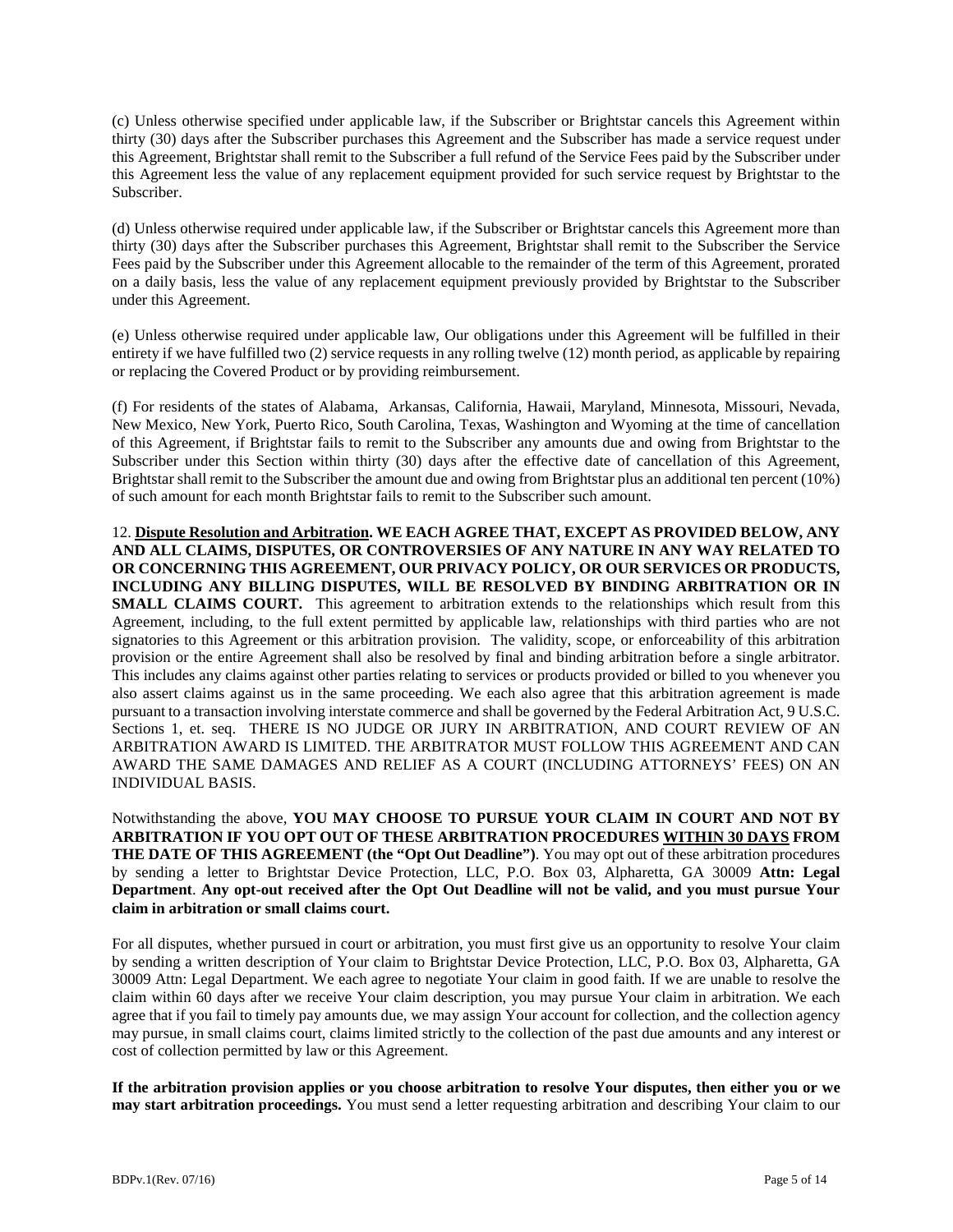registered agent at CT Corporation, 1201 Peachtree Street NE, Atlanta, GA 30361 and the American Arbitration Association ("AAA") to begin arbitration. All arbitration shall be administered by the AAA in accordance with its Wireless Industry Rules and Procedures in effect at the time the claim is filed. The AAA Wireless Industry Rules and Procedures are available at www.adr.org or by calling 1-800-778-7879. Any arbitration that you attend will take place at a location within the federal judicial district that includes Your billing address at the time the claim is filed. The arbitrator shall apply relevant, substantive law and applicable statutes of limitation and shall provide written, reasoned findings of fact and conclusions of law. Upon filing of the arbitration demand, we will pay all filing, administration, and arbitrator fees for claims that total less than \$75,000. In addition, for claims under \$75,000 as to which you provided notice and negotiated in good faith as required above before initiating arbitration, if the arbitrator finds that you are the prevailing party in the arbitration, you will be entitled to a recovery of reasonable attorneys' fees and costs. Except for claims determined to be frivolous, we agree not to seek an award of attorneys' fees in arbitration even if an award is otherwise available under applicable law.

**CLASS ACTION WAIVER**. **WE EACH AGREE THAT ANY PROCEEDINGS, WHETHER IN ARBITRATION OR COURT, WILL BE CONDUCTED ONLY ON AN INDIVIDUAL BASIS AND NOT IN A CLASS OR REPRESENTATIVE ACTION OR AS A MEMBER IN A CLASS, CONSOLIDATED OR REPRESENTATIVE ACTION**. If a court or arbitrator determines in an action between you and us that this Class Action Waiver is unenforceable, the arbitration agreement will be void as to you. **Neither you, nor any other customer, can be a class representative, class member, or otherwise participate in a class, consolidated, or representative proceeding.**

**JURY TRIAL WAIVER**. If a claim proceeds in court rather than through arbitration, **WE EACH WAIVE ANY RIGHT TO A JURY TRIAL**.

13. **PRIVACY**: This Agreement is subject to the Brightstar Privacy Policy located at [http://www.Brightstar.com/Brightstar-privacy,](http://www.esecuritel.com/esecuritel-privacy) as amended from time to time, which policy is incorporated herein by reference. As set forth in the Brightstar Privacy Policy, we may share Your personal information with third parties that perform services for us or on our behalf, but we do not allow those third parties to use it for any purpose other than to perform the services, and We require those third parties to protect Your personal information in a manner consistent with the Brightstar Privacy Policy.

14. **NOT A CONTRACT OF INSURANCE**: This Agreement is not an insurance policy or a contract of insurance. In all states except CA, CT, GA, UT and WI, the obligations of Brightstar under this Agreement are backed by the full faith and credit of the provider's parent company Brightstar Corp. (9725 NW 117<sup>th</sup> Ave, #300, Miami, FL 33178 1-305-421-6000). In those specific states, the obligations of Brightstar under this Agreement are insured pursuant to a service contract reimbursement insurance policy issued to Brightstar. If Brightstar does not perform its obligations hereunder within sixty (60) days after the Subscriber files a service request with Brightstar, the Subscriber is entitled to file a service request directly with the insurer indicated for the customer's state at the below address.

*THE OBLIGOR UNDER THIS AGREEMENT IS INSURED BY LYNDON SOUTHERN INSURANCE COMPANY, 10151 DEERWOOD PARK BLVD., BLDG. 100, SUITE 500, JACKSONVILLE, FL 32256 (800) 888-2738, FLORIDA LICENSE NO. 03698, EXCEPT IN GEORGIA WHERE THE OBLIGOR IS INSURED BY INSURANCE COMPANY OF THE SOUTH, 10151 DEERWOOD PARK BLVD., BLDG. 100, SUITE 500, JACKSONVILLE, FL 32256 (800) 888-2738, EXCEPT IN CALIFORNIA WHERE THE OBLIGOR IS INSURED BY RESPONSE INDEMNITY COMPANY OF CALIFORNIA, 10151 DEERWOOD PARK BLVD., BLDG. 100, SUITE 500, JACKSONVILLE, FL 32256 (800) 888-2738, AND EXCEPT IN WISCONSIN WHERE THE OBLIGOR IS INSURED BY ATLANTIC SPECIALTY INSURANCE COMPANY, 605 NORTH HIGHWAY 169, SUITE 800, PLYMOUTH, MN 55441.* 

15. **SELLER**: The Seller of this Agreement is as listed on Your receipt.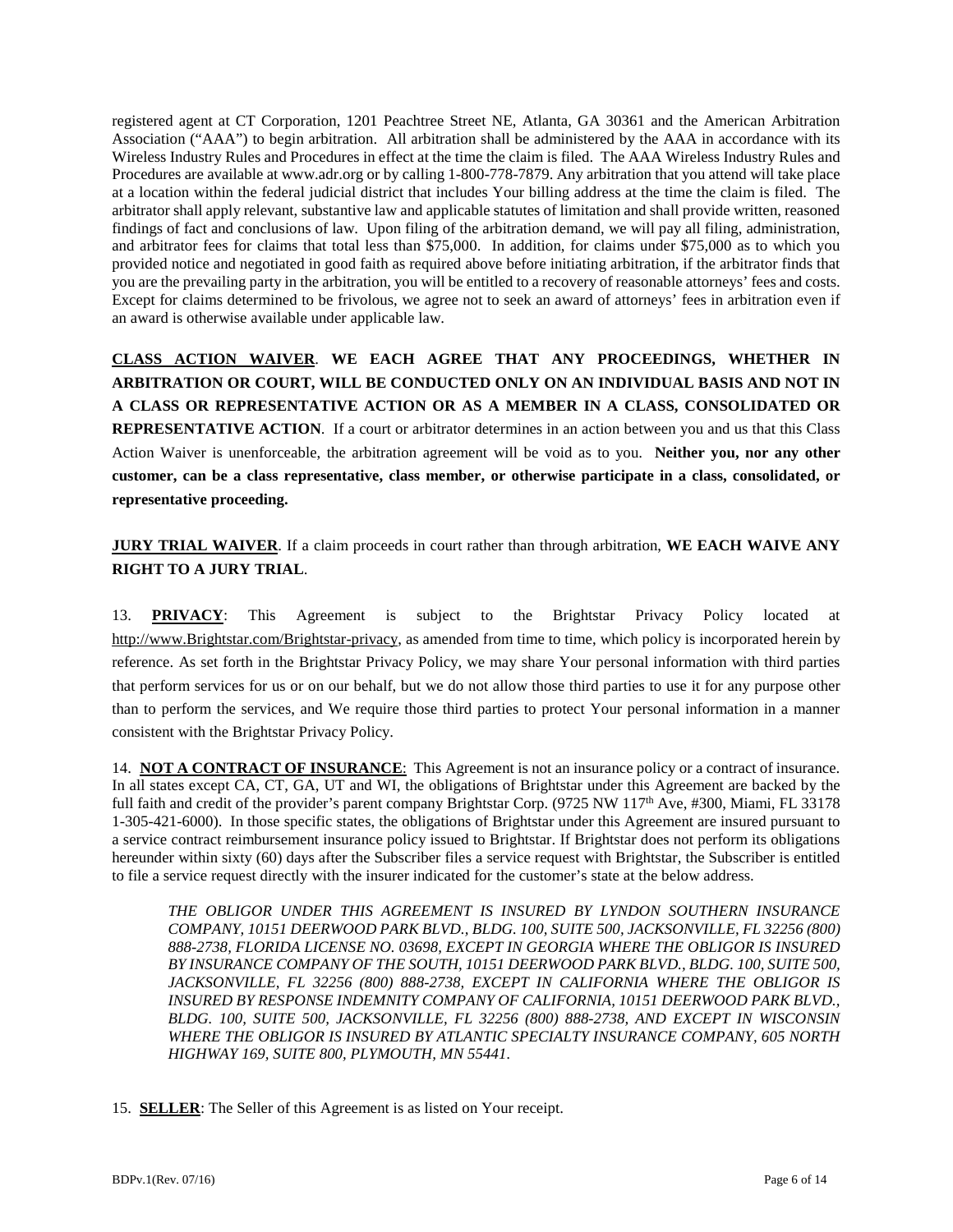16. **NOTICES**: Any notices required to be given under this Agreement shall be in writing and either delivered by mail, email, website posting or another functionally equivalent electronic means of transmission. By providing Us with Your email address you expressly consent to receive notices electronically either to the email address We have on file or via website posting. Further, You expressly agree that any electronic communication delivered to You will be deemed to have been given or made and received on the day that it was delivered to You, regardless of if You actually view the electronic communication.

17. **STATE SPECIFIC VARIATIONS**: The following state specific variations shall control if inconsistent with any other terms or conditions of this Agreement:

(a) Alabama Customers: If We cancel this Agreement, We will mail the Subscriber a written notice at least five (5) days prior to the effective date of cancellation to the Subscriber's last address listed in Our records. Such notice shall include the effective date of cancellation and the reason for cancellation. Prior notice is not required if the reason for cancellation is nonpayment of the Service Fee or a material misrepresentation by the Subscriber relating to the Covered Product or its use. If You cancel this Agreement, We may retain an administrative fee of up to twenty-five dollars (\$25).

(b) Arizona Customers: We will not cancel or void this Agreement due to preexisting conditions, prior use or unlawful acts relating to the Covered Product or misrepresentation by Us or Our subcontractors. Neither We, Our assignees, nor Our subcontractors will cancel or void coverage under this Agreement due to Our failure to provide correct information or Our failure to perform the services provided in a timely, competent, and workmanlike manner. If this Agreement is terminated prior to its expiration, no deductions for service requests fulfilled will be made to Your refund.

Section "DISPUTE RESOLUTION AND ARBITRATION" is amended to include the following: Arbitration cannot be an absolute dispute remedy and both parties must agree to arbitration. This arbitration provision does not prohibit an Arizona resident from following the process to resolve complaints under the provisions of A.R.S. §20- 1095.09, Unfair trade Practices as outlined by the Arizona Department of Insurance. To learn more about this process, You may contact the Arizona Department of Insurance at 2910 N. 44<sup>th</sup> Street, 2<sup>nd</sup> Fl., Phoenix, AZ 85018-7256, Attn: Consumer Protection. You may directly file any complaint with the A.D.O.I. against a Service Company issuing an approved Service Contract under the provisions of A.R.S. §§ 20-1095.04 and/or 20-1095.09 by contacting the Consumer Protection Division of the A.D.O.I. at 602-364-2499 (within the Phoenix Metropolitan Area) or toll free at 800-325-2548 (within Arizona, but outside the Phoenix Metropolitan Area).

Section "CANCELLATION/TERMINATION AND REFUNDS" is removed and replaced with the following: The Subscriber may cancel this Agreement at any time for any reason by calling CREDO Mobile Customer Care at (800) 411-0848 or delivering advance written notice of cancellation to Brightstar Cancellation Department, P.O. Box 03, Alpharetta, GA 30009. Your right to void this Agreement during the first thirty (30) days following receipt is not transferable and applies only to the original Agreement purchaser. Brightstar may cancel this Agreement immediately for any reason by notifying You in writing. Any cancellation of this Agreement by Brightstar shall be in accordance with applicable state laws and regulations.

Unless otherwise required under applicable law, if the Subscriber or Brightstar cancels this Agreement, Subscriber shall receive a pro rata refund, after deducting for administrative expenses associated with the cancellation. No claim incurred or paid shall be deducted from the amount to be returned.

(c) Arkansas Customers: If We cancel this Agreement, We will mail the Subscriber a written notice at least fifteen (15) days prior to the effective date of cancellation to the Subscriber's last address listed in Our records. Such notice shall include the effective date of cancellation and the reason for cancellation. Prior notice is not required if the reason for cancellation is nonpayment of Service Fee, a material misrepresentation by the Subscriber, or a substantial breach of duties by the Subscriber relating to the Covered Product or its use.

(d) California Customers: Section "CANCELLATION/TERMINATION AND REFUNDS" is removed and replaced with the following: If the Subscriber cancels this Agreement within thirty (30) days of receipt of Agreement, Brightstar shall remit to the Subscriber a full refund of the Service Fees paid by the Subscriber for this Agreement less the value of any replacement received. If the Subscriber cancels this Agreement after thirty (30) days of receipt of Agreement,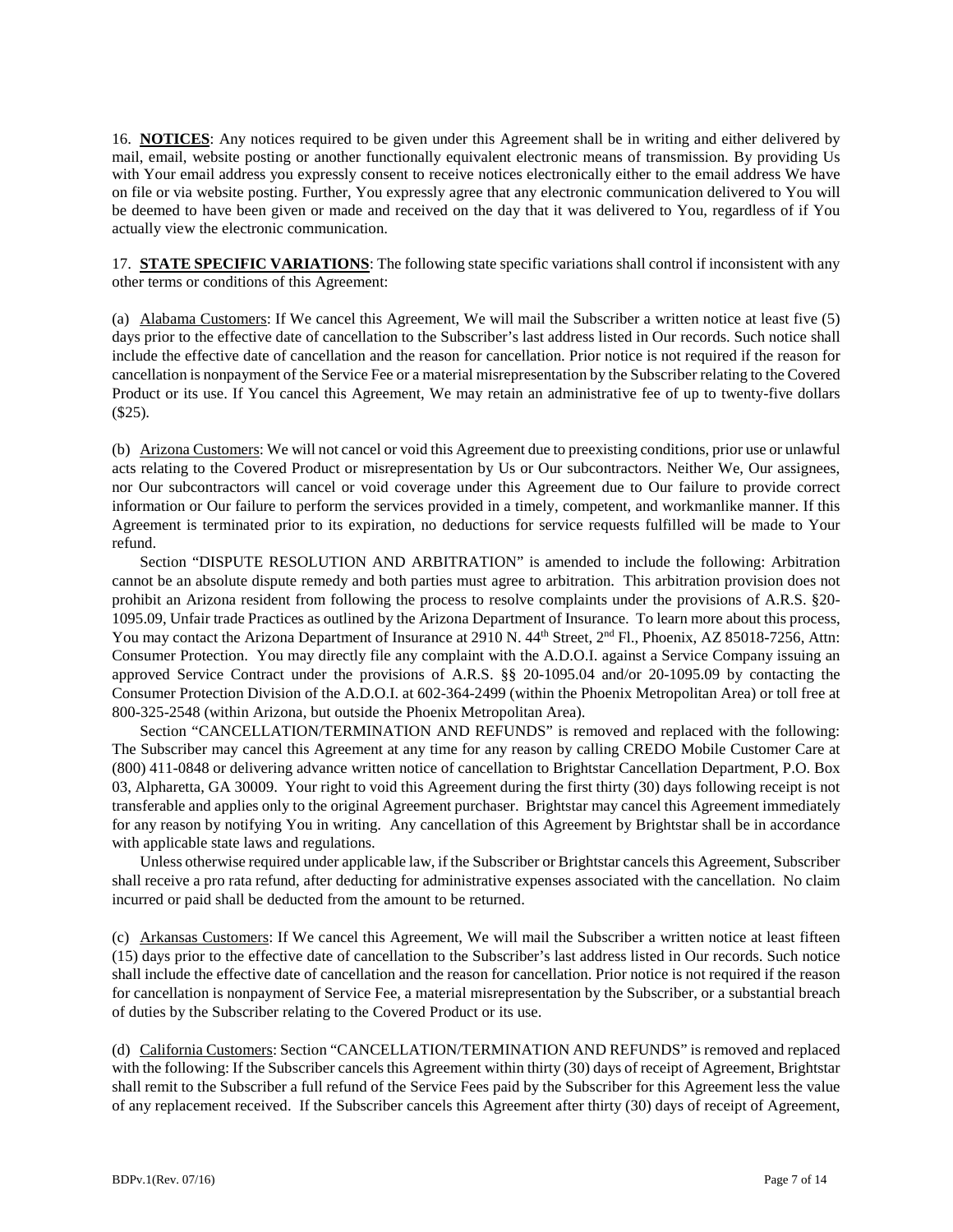Brightstar shall remit to the Subscriber the Service Fees paid by the Subscriber under this Agreement allocable to the remainder of the coverage term, prorated on a daily basis, less the sum of (i) the value of any replacement services received and (ii) an administrative fee not to exceed ten percent (10%) of the Service Fee paid by the Subscriber under this Agreement or twenty-five dollars (\$25.00), whichever is less. Section "DISPUTE RESOLUTION AND ARBITRATION" does not prohibit a California resident from following the process to resolve complaints as outlined by the California Bureau of Electronic and Appliance Repair ("BEAR"). To learn more about this process, the Subscriber may (i) contact BEAR at 1-800-952-5210, (ii) write to the California Department of Consumer Affairs, 4244 S. Market Court, Suite D, Sacramento, California 95834, or (iii) visit BEAR's website at [www.bear.ca.gov.](http://www.bear.ca.gov/)

(e) Colorado Customers: If We cancel this Agreement, We will mail the Subscriber a written notice at least five (5) days prior to the effective date of the cancellation to the Subscriber's last address listed in Our records. Such notice shall include the effective date of cancellation and the reason for the cancellation. Prior notice is not required if the reason for cancellation is nonpayment of the Service Fee, a material misrepresentation by the Subscriber, or a substantial breach by the Subscriber relating to the Covered Product or its use. We may charge an administration fee, not to exceed ten percent (10%) of the gross Service Fee paid by the Subscriber.

If Brightstar fails to remit to the Subscriber any amounts due and owing from Brightstar to the Subscriber under section 11(c) of this Agreement within forty five (45) days after the effective date of cancellation of this Agreement, Brightstar shall remit to the Subscriber the amount due and owing from Brightstar plus an additional ten percent (10%) of such amount for each month Brightstar fails to remit to the Subscriber such amount.

(f) Connecticut Customers: In the event of a dispute with Brightstar under this Agreement, the Subscriber may file a written complaint with the State of Connecticut Insurance Department, P.O. Box 816, Hartford, Connecticut 06142- 0816, Attention: Consumer Affairs. Such written compliant must contain a description of the dispute, the price of the Covered Product and cost of repair, and a copy of this Agreement. If the Subscriber returns the Covered Product, the Subscriber may cancel this Agreement pursuant to Section "CANCELLATION/TERMINATION AND REFUNDS". If you select monthly coverage, Your coverage does not expire while Your device is being repaired for a covered service.

(g) Florida Customers: Section "CANCELLATION/ TERMINATION AND REFUNDS" is removed and replaced with the following: If the Subscriber cancels this Agreement, Brightstar shall remit to the Subscriber a refund of ninety percent (90%) of the unearned Service Fee, prorated on a daily basis, less the value of any replacement equipment provided by Brightstar to the Subscriber. If Brightstar cancels this Agreement, Brightstar shall remit to the Subscriber one hundred percent (100%) of the Service Fees paid by the Subscriber under this Agreement allocable to the remainder of the term of this Agreement, prorated on a daily basis. Section "DISPUTE RESOLUTION AND ARBITRATION" shall not apply.

(h) Georgia Customers: Your initial wait period for coverage will not exceed thirty (30) days. You and We understand and agree that any claim must first be submitted to non-binding arbitration pursuant to procedures set forth in Section 12 of this Agreement. Any suit brought will be subject to a stay of the proceeding pending arbitration. Should the attempt to resolve the claim through arbitration prove unsuccessful, then You or We will have the right to submit a claim to a court in the county in which You reside. If this agreement is terminated prior to its expiration, We will not deduct service requests paid from any refund owed. We may only terminate this Agreement before the end of the agreement term on the grounds of nonpayment, material misrepresentation or in the event of fraud. The termination shall be in writing and shall conform to the requirements of Georgia Code § 33-24-44. Section 9(b) is removed and replaced by the following: Any and all pre-existing conditions with respect to the Wireless Device known by the Subscriber that occur before the effective date of this Agreement.

(i) Guam Customers: If We cancel this Agreement, We will mail the Subscriber a written notice at least five (5) days prior to the effective date of the cancellation to the Subscriber's last address listed in Our records. Such notice shall include the effective date of cancellation and the reason for the cancellation. Prior notice is not required if the reason for cancellation is nonpayment of the Service Fee, a material misrepresentation by the Subscriber, or a substantial breach of duties by the Subscriber relating to the Covered Product or its use.

If Brightstar fails to remit to the Subscriber any amounts due and owing from Brightstar to the Subscriber under section 11(c) of this Agreement within Sixty (60) days after the effective date of cancellation of this Agreement,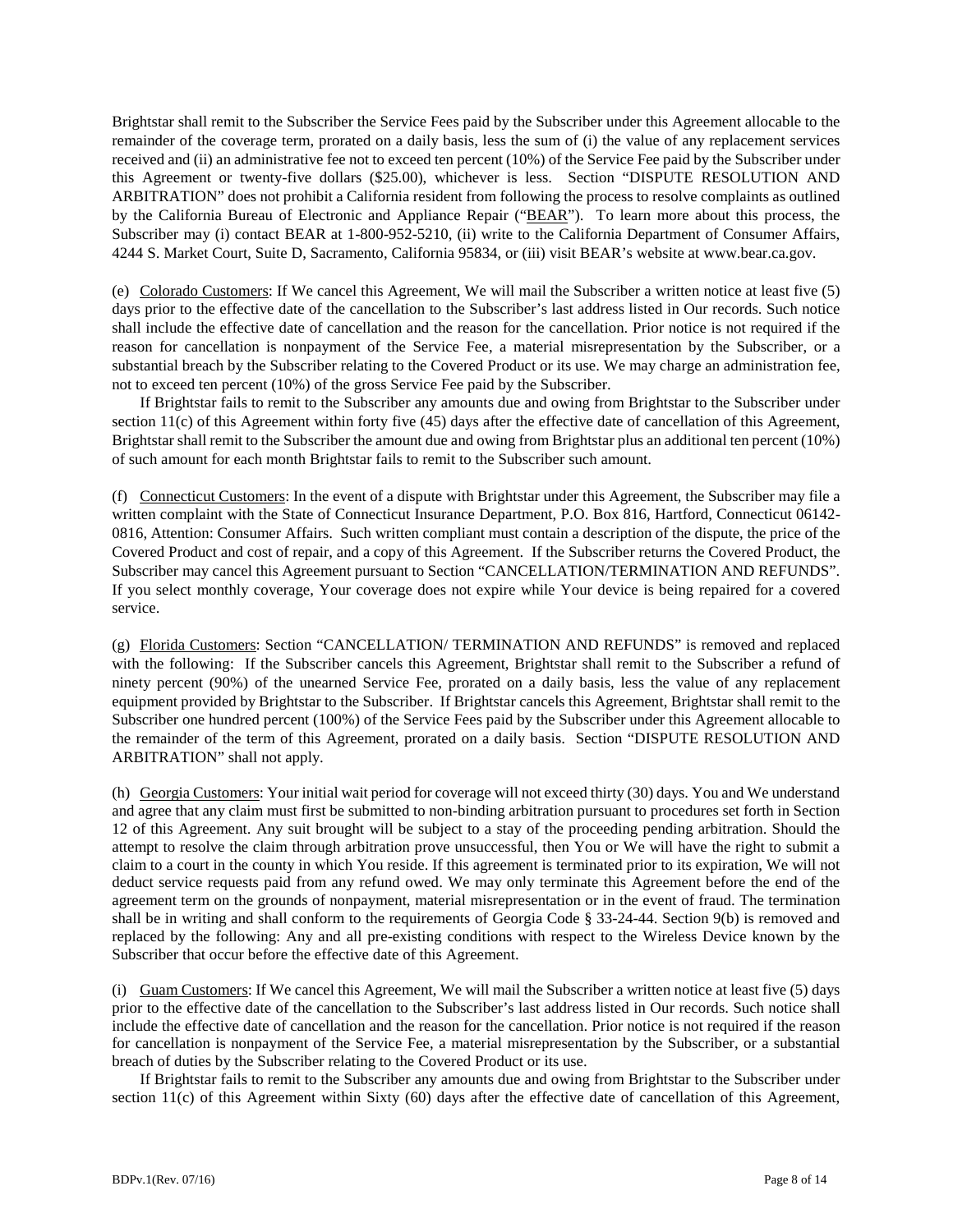Brightstar shall remit to the Subscriber the amount due and owing from Brightstar plus an additional ten percent (10%) of such amount for each month Brightstar fails to remit to the Subscriber such amount.

(j) Hawaii Customers: If We cancel this Agreement, We will mail the Subscriber a written notice at least five (5) days prior to the effective date of cancellation to the Subscriber's last address listed in Our records. Such notice shall include the effective date of cancellation. Prior notice is not required if the reason for cancellation is nonpayment of the Service Fee, a material misrepresentation by the Subscriber, or a substantial breach of duties by the Subscriber relating to the Covered Product or its use.

(k) Illinois Customers: The subscriber may cancel his Agreement pursuant to Section "CANCELLATION/ TERMINATION AND REFUNDS". The service contract provider may retain a cancellation fee not to exceed the lesser of 10% of the contract price or \$50.00. The Obligor is the party responsible for honoring cancellation requests. The selling dealer may handle a customer's request for cancellation on behalf of the Obligor.

(l) Maine Customers: If We cancel this Agreement, We will mail the Subscriber a written notice at least fifteen (15) days prior to the effective date of cancellation to the Subscriber's last address listed in Our records. Such notice shall include the effective date of cancellation and the reason for cancellation. If Brightstar cancels a service contract for a reason other than nonpayment of the provider fee, Brightstar shall refund to the service contract holder one-hundred percent (100%) of the unearned pro rata provider fee, less any service requests paid. Brightstar may charge an administrative fee not to exceed ten percent (10%) of the contract price.

If Brightstar fails to remit to the Subscriber any amounts due and owing from Brightstar to the Subscriber under section 11(c) of this Agreement within 45 days after the effective date of cancellation of this Agreement, Brightstar shall remit to the Subscriber the amount due and owing from Brightstar plus an additional ten percent (10%) of such amount for each month Brightstar fails to remit to the Subscriber such amount.

(m) Massachusetts Customers: If We cancel this Agreement, We will mail the Subscriber a written notice at least five (5) days prior to the effective date of cancellation to the Subscriber's last address listed in Our records. Such notice shall include the effective date of cancellation and the reason for the cancellation. Prior notice is not required if the reason for cancellation is nonpayment of the Service Fee, a material misrepresentation by the Subscriber, or a substantial breach of duties by the Subscriber relating to the Covered Product or its use.

If Brightstar fails to remit to the Subscriber any amounts due and owing from Brightstar to the Subscriber under section 11(c) of this Agreement within 45 days after the effective date of cancellation of this Agreement, Brightstar shall remit to the Subscriber the amount due and owing from Brightstar plus an additional ten percent (10%) of such amount for each month Brightstar fails to remit to the Subscriber such amount.

(n) Minnesota Customers: If We cancel this Agreement, We will mail the Subscriber a written notice at least fifteen (15) days prior to the effective date of cancellation to the Subscriber's last address listed in Our records. Such notice shall include the effective date of cancellation and the reason for cancellation. Prior notice is not required if the reason for cancellation is nonpayment of the Service Fee, a material misrepresentation by the Subscriber, or a substantial breach of duties by the Subscriber relating to the Covered Product or its use.

(o) Missouri Customers: If this Agreement is terminated prior to its expiration, no deductions for service requests fulfilled will be made to Your refund.

(p) Montana Customers: If We cancel this Agreement, We will mail the Subscriber a written notice at least five (5) days prior to the effective date of cancellation to the Subscriber's last address listed in Our records. Such notice shall include the effective date of cancellation and the reason for cancellation. Prior notice is not required if the reason for cancellation is nonpayment of the Service Fee, a material misrepresentation by the Subscriber, or a substantial breach of duties by the Subscriber relating to the Covered Product or its use.

(q) Nevada Customers: This Agreement shall be governed by, and construed and enforced in accordance with, the laws of the State of Nevada. All references to "Georgia" in this Agreement, with regard to the governance, construction, and enforcement of this Agreement, are hereby replaced with "Nevada". Section 2 "Coverage" (f) is removed in its entirety for Nevada customers.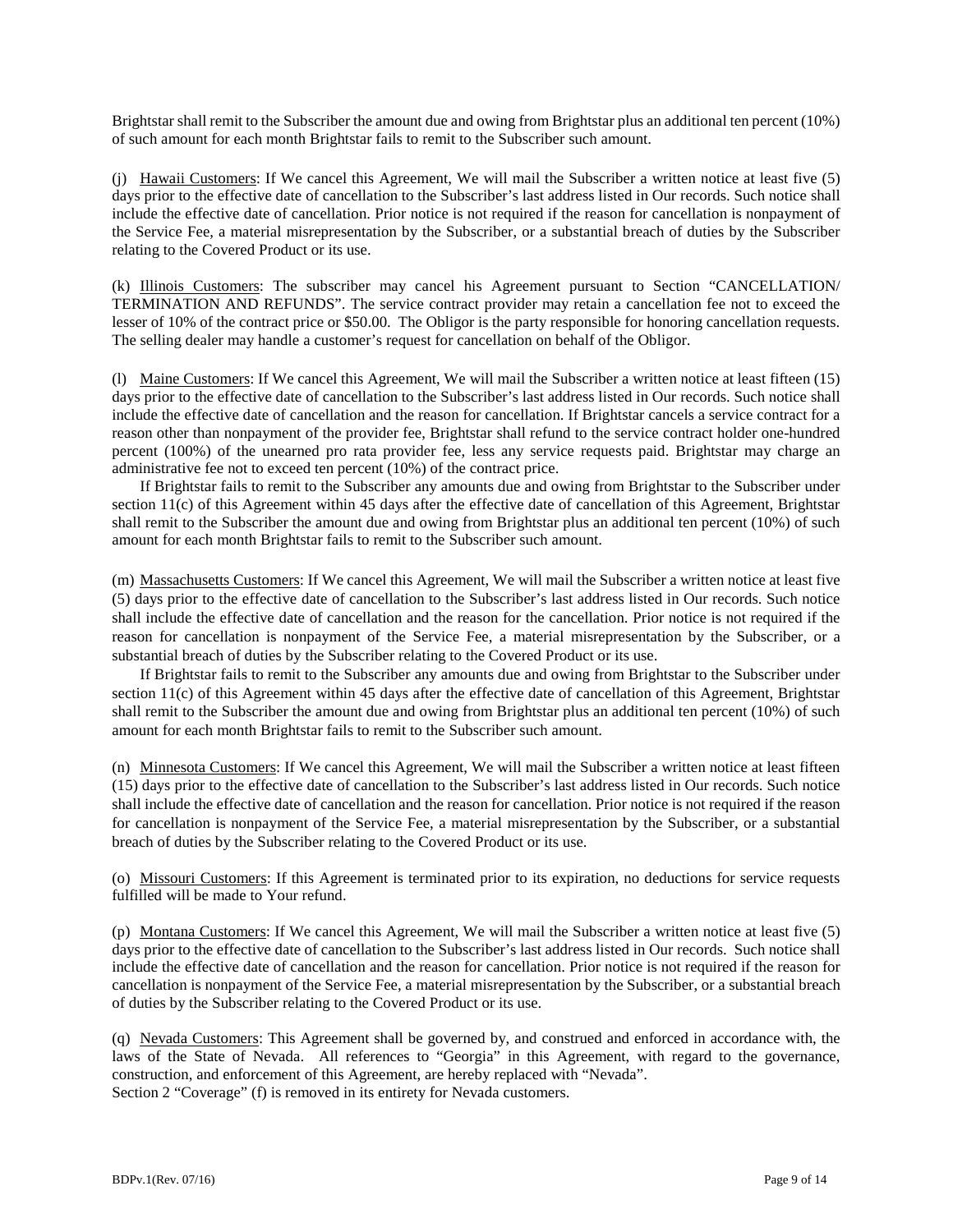Section 8 "PAYMENT AND FEES" refers to a "non-refundable Enrollment Fee", any reference to a "nonrefundable Enrollment Fee" is removed. For Nevada customers, if you paid an Enrollment Fee or Activation Fee, or another fee of a similar nature, pursuant to this Agreement, then such a fee is hereby considered a part of the Service Fee and is deemed to be refundable in the same manner as the Service Fee, pursuant to the provisions of this Agreement that pertain to the Service Fee.

If this Agreement has been in effect for at least seventy (70) days, Brightstar may not cancel this Agreement unless: (i) the Subscriber fails to pay an amount when due, (ii) the Subscriber is convicted of a crime which results in an increase in the service required under this Agreement (iii) Brightstar discovers (A) fraud by the Subscriber or a material misrepresentation by the Subscriber in obtaining this Agreement or in filing a service request for service hereunder, (B) the Subscriber commits any act, omission or violation of any condition of this Agreement after the effective date of this Agreement which substantially and materially increases the service required under this Agreement or (iv) a material change in the nature or extent of the required service occurs after the effective date of this Agreement which causes the required service to be substantially and materially increased beyond that contemplated at the time that this Agreement was sold to the Subscriber. If this Agreement is terminated prior to its expiration, either by Subscriber or by Brightstar, no deductions for service requests fulfilled will be made to Your refund. If Brightstar cancels this Agreement, Brightstar will provide at least fifteen (15) days written notice to the Subscriber.

Section 12 "DISPUTE RESOLUTION AND ARBITRATION" is not mandatory for Nevada customers.

(r) New Hampshire Customers: If the Subscriber does not receive satisfaction under this Agreement, the Subscriber may contact the New Hampshire Insurance Department at 21 South Fruit Street, Suite 14, Concord, New Hampshire 03301, 1-800-735-2964. The Arbitration provision of this Agreement is subject to RSA 542.

(s) New Jersey Customers: If We cancel this Agreement, We will mail the Subscriber a written notice at least five (5) days prior to the effective date of the cancellation to the Subscriber's last address listed in Our records. Such notice shall include the effective date of cancellation and the reason for the cancellation. Prior notice is not required if the reason for cancellation is nonpayment of the Service Fee, a material misrepresentation or omission by the Subscriber, or a substantial breach of contractual obligations by the Subscriber concerning the Covered Product or its use.

If Brightstar fails to remit to the Subscriber any amounts due and owing from Brightstar to the Subscriber under section 11(c) of this Agreement within forty five (45) days after the effective date of cancellation of this Agreement, Brightstar shall remit to the Subscriber the amount due and owing from Brightstar plus an additional ten percent (10%) of such amount for each month Brightstar fails to remit to the Subscriber such amount.

(t) New Mexico Customers: If this Agreement has been in effect for at least seventy (70) days, Brightstar may not cancel this Agreement before the expiration of the agreed term or one year after the effective date of the service contract, whichever occurs first, unless: (i) the Subscriber fails to pay an amount when due, (ii) the Subscriber is convicted of a crime which results in an increase in the service required under this Agreement (iii) Brightstar discovers (A) fraud by the Subscriber or a material misrepresentation by the Subscriber in obtaining this Agreement or in filing a service request for service hereunder, (B) the Subscriber commits any act, omission or violation of any condition of this Agreement after the effective date of this Agreement which substantially and materially increases the service required under this Agreement. If Brightstar cancels this Agreement, Brightstar will provide at least fifteen (15) days written notice to the Subscriber.

If Brightstar fails to remit to the Subscriber any amounts due and owing from Brightstar to the Subscriber under section 11(c) of this Agreement within sixty (60) days after the effective date of cancellation of this Agreement, Brightstar shall remit to the Subscriber the amount due and owing from Brightstar plus an additional ten percent (10%) of such amount for each thirty (30) day period or portion thereof Brightstar fails to remit to the Subscriber such amount.

Final contract price to be determined prior to presentation to consumer for signature.

(u) New York Customers: If We cancel this Agreement, We will mail the Subscriber a written notice at least fifteen (15) days prior to the effective date of cancellation to the Subscriber's last address listed in Our records. Such notice shall include the effective date of cancellation. Prior notice is not required if the reason for cancellation is nonpayment of the Service Fee, a material misrepresentation by the Subscriber, or a substantial breach of duties by the Subscriber relating to the Covered Product or its use.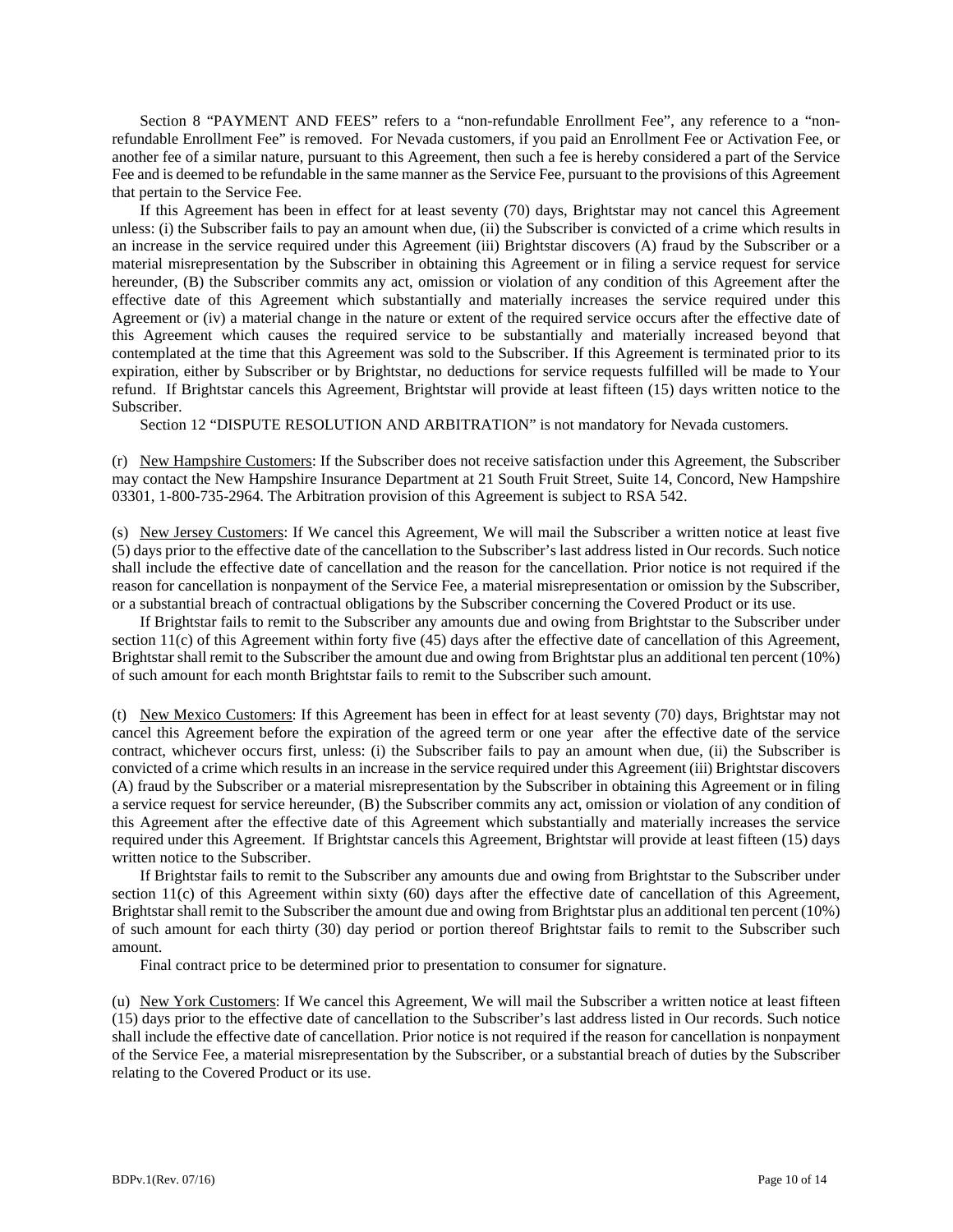(v) North Carolina Customers: Brightstar may not cancel this Agreement unless the Subscriber violates a term or condition of this Agreement or fails to pay the Service Fee when due.

(w) Oklahoma Customers: This Agreement is not issued by the manufacturer of or a wholesale company marketing the Covered Product. This Agreement shall not be honored by such manufacturer or wholesale company. If the Subscriber cancels this Agreement, Brightstar shall remit to the Subscriber a refund of ninety percent (90%) of the unearned Service Fee paid by the Subscriber under this Agreement allocable to the remainder of the term of this Agreement, prorated on a daily basis, less the actual cost of any products or services provided. If Brightstar cancels this Agreement, Brightstar shall remit to the Subscriber one hundred percent (100%) of the unearned pro rata Service Fees paid by the Subscriber under this Agreement less the actual cost of any products or services provided. Coverage afforded under this Agreement is not guaranteed by the Oklahoma Insurance Guaranty Association. The license number for Brightstar Device Protection, LLC, the Obligor of this Agreement, is 864111.

(x) Oregon Customers: This Agreement shall be governed by, and construed and enforced in accordance with, the laws of the State of Oregon. The Arbitration provision of this Contract is deleted in its entirety.

(y) South Carolina Customers: If this Agreement was purchased by the Subscriber in South Carolina, complaints or questions about this Agreement may be directed to the South Carolina Department of Insurance, Post Office Box 100105, Columbia, South Carolina 29202-3105, 1-800-768-3467. If We cancel this Agreement, We will mail the Subscriber a written notice at least fifteen (15) days prior to the effective date of cancellation to the Subscriber's last address listed in Our records. Such notice shall include the effective date of cancellation and the reason for the cancellation. Prior notice is not required if the reason for cancellation is nonpayment of the Service Fee, a material misrepresentation by the Subscriber, or a substantial breach of duties by the Subscriber relating to the Covered Product or its use.

(z) Texas Customers: If the Subscriber has any consumer complaints regarding this Agreement, the Subscriber may contact the Texas Department of Licensing and Regulation, P.O. Box 12157, Austin, Texas 78711, 1-800-803-9202. If We cancel this Agreement, We will mail the Subscriber a written notice at least five (5) days prior to the effective date of cancellation to the Subscriber's last address listed in Our records. Such notice shall include the effective date of cancellation and the reason for the cancellation. Prior notice is not required if the reason for cancellation is nonpayment of the Service Fee, a material misrepresentation by the Subscriber, or a substantial breach of duties by the Subscriber relating to the Covered Product or its use.

(aa) Utah Customers: This service contract or warranty is subject to limited regulation by the Utah Insurance Department. To file a complaint, contact the Utah Insurance Department. To obtain reimbursement for an emergency repair, please contact Brightstar at (866) 277 – 6325. Coverage afforded under this Agreement is not guaranteed by the Utah Property and Casualty Guaranty Association.

If the Subscriber demonstrates that it was not reasonably possible to notify Brightstar within sixty (60) days of the date when the Covered Product first failed, the service request is still valid so long as the Subscriber notifies Brightstar as soon as reasonably possible.

Section "CANCELLATION/TERMINATION AND REFUNDS" is removed and replaced with the following: Brightstar shall not cancel this Agreement except for: (i) fraud, material misrepresentation, or substantial breach of contractual duties, conditions, or warranties by the Subscriber, (ii) a substantial change in risk assumed, or (iii) the Subscriber's failure to pay the Service Fee. Cancellation of this Agreement shall be in writing to the Subscriber ten days (10) days before the cancellation effective date for nonpayment of the Service Fee and thirty (30) days for other reasons.

Any matter in dispute between the Subscriber and Brightstar shall be subject to Section "DISPUTE RESOLUTION AND ARBITRATION" as an alternative to court action. Any decision reached by arbitration shall be binding upon both the Subscriber and Brightstar. The arbitration award may include attorneys' fees if allowed by state law and may be entered as a judgment in any court of proper jurisdiction.

Section "GOVERNING LAW" is removed and replaced with the following: This Agreement shall be governed by, and construed and enforced in accordance with, the laws of the State of Utah (without regard to its conflicts or choice of laws principles that could or would cause the application of law any other state or jurisdiction).

The service contract holder is the purchaser of this Agreement. The Seller of this Agreement is CREDO Mobile, Inc., 101 Market St., Suite 700, San Francisco, CA 94105, (800) 411-0848.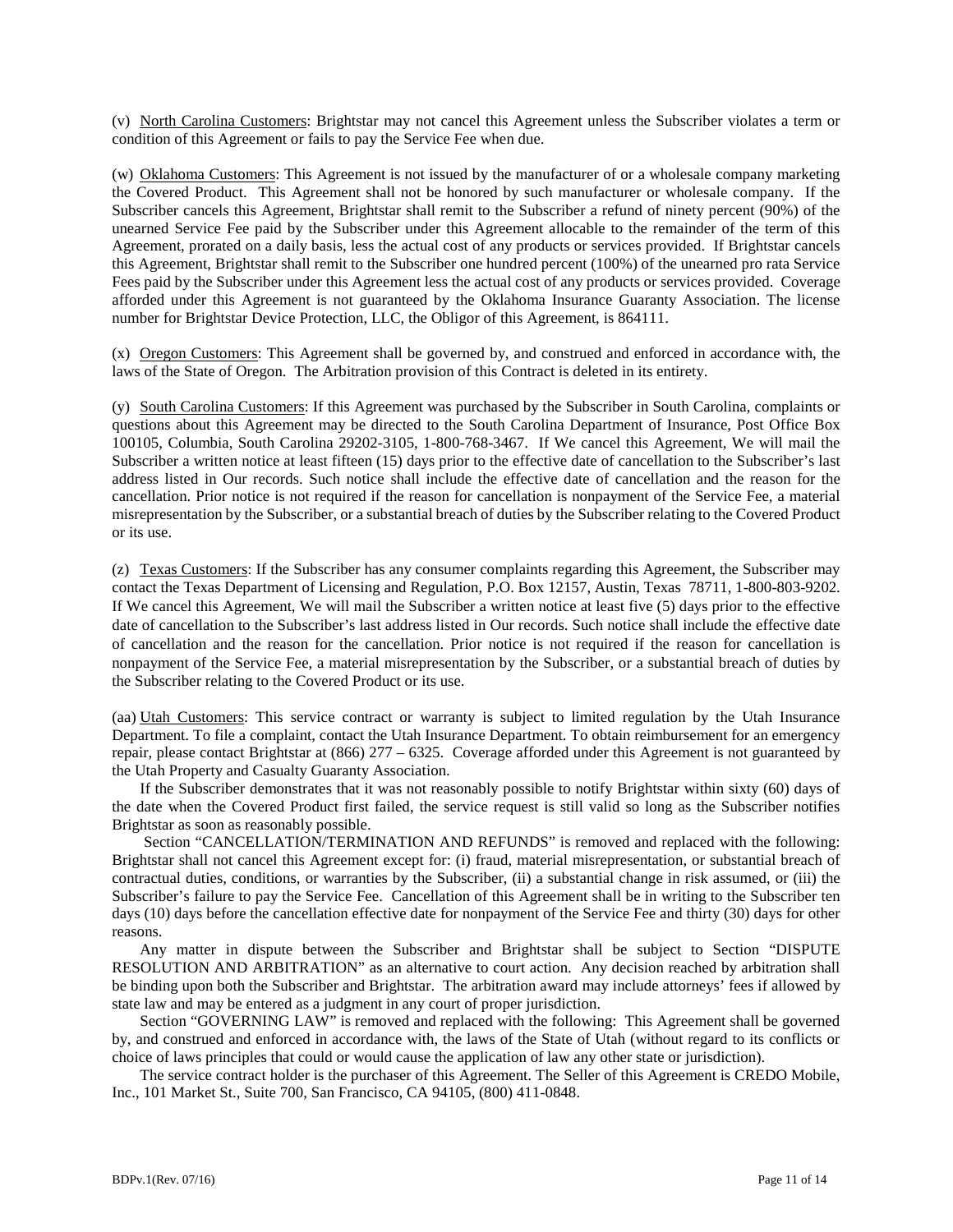(bb) Washington Customers: All references to Obligor throughout this Agreement are replaced with Service Provider. Any limit to the number of service requests allowed as identified in Section "Limitation of Liability and Exclusions" does not apply to Washington customers. If We cancel this Agreement, We will mail You written notice of the cancellation including reason for and effective date at least twenty one (21) days prior to the effective date of such cancellation. The following is added to Section "DISPUTE RESOLUTION AND ARBITRATION": Nothing in Section "DISPUTE RESOLUTION AND ARBITRATION" shall invalidate Washington state law(s) which would otherwise be applicable to any arbitration proceeding arising from this Agreement. EMERGENCY SERVICE, if after You are unable to reach Administrator and You require emergency repair, You may contact any manufacturer authorized service repair facility listed in Your phone book or online. Mail Your original repair bill along with the technician's report and a copy of the Agreement to Administrator for reimbursement.

IN WASHINGTON, OBLIGATIONS OF THE SERVICE CONTRACT PROVIDER UNDER THIS AGREEMENT ARE BACKED BY THE FULL FAITH AND CREDIT OF THE SERVICE CONTRACT PROVIDER. IF ANY PROMISE MADE IN THE AGREEMENT HAS BEEN DENIED OR HAS NOT BEEN HONORED YOU MAY CONTACT FORTEGRA FINANCIAL AT (800) 888-2738.

### (cc) Wisconsin Customers: THIS CONTRACT IS SUBJECT TO LIMITED REGULATION BY THE OFFICE OF COMMISSIONER OF INSURANCE.

Section "CANCELLATION/TERMINATION AND REFUNDS" is removed and replaced with the following: Brightstar shall not cancel this Agreement except for: (i) nonpayment of the provider fee, (ii) material misrepresentation by the contract holder to the provider or administrator, or (iii) the substantial breach of duties by the service contract holder relating to the covered product or its use. Cancellation of this Agreement shall be in writing to the Subscriber five days (5) days before the cancellation effective date. The notice of cancellation shall include the effective date and reason for cancellation. If this service contract is cancelled by the provider for a reason other than nonpayment of the provider fees, the provider shall refund to the service contract holder 100 percent of the unearned pro rata provider fee, less any service requests paid. The Subscriber may, within twenty (20) days of the delivery of this Agreement, reject and return this Agreement to Brightstar for a full refund of the Service Fee paid by the Subscriber under this Agreement, less any service requests paid. After the first twenty (20) days, the Subscriber may cancel this Agreement and shall receive a refund of 100 percent of the unearned pro rata Service Fee, less any service requests paid. If Brightstar does not pay or credit a refund within forty five (45) days after the return of the service contract to Brightstar, then Brightstar shall pay a 10 percent per month penalty of the refund amount outstanding which Brightstar shall add to amount of the refund. Brightstar may charge a reasonable administrative fee for the cancellation, which may not exceed 10 percent of the provider fee.

Section "DISPUTE RESOLUTION AND ARBITRATION" shall not apply.

(dd)Wyoming Customers: This Agreement shall be governed by, and construed and enforced in accordance with, the laws of the State of Wyoming. If Brightstar cancels this Agreement, Brightstar shall deliver a written notice to the Subscriber at the last known address of the Subscriber contained in the records of Brightstar at least ten (10) days before the cancellation effective date. Prior written notice of Brightstar's cancellation of this Agreement is not required if the reason for cancellation is a nonpayment of the Service Fee, a material misrepresentation by the Subscriber, or a substantial breach of duties by the Subscriber relating to the Covered Product or its use. In the State of Wyoming, arbitration proceedings shall be conducted in accordance with the Wyoming Arbitration Act and arbitration can only be final and binding if agreed to by the parties involved in a separate written agreement.

17. **ENTIRE AGREEMENT**: This Agreement sets forth the entire understanding of the Parties relating to the subject matter hereof, and all prior understandings, written or oral, with respect to the subject matter hereof, are superseded by this Agreement. This Agreement may not be modified, amended, waived or supplemented except as provided herein.

18. **GOVERNING LAW**: This Agreement shall be governed by, and construed and enforced in accordance with, the laws of the State of Georgia (without regard to its conflicts or choice of laws principles that could or would cause the application of law any other state or jurisdiction).

19. **AMENDMENT; WAIVER**: No amendment, modification or discharge of this Agreement, and no waiver hereunder, shall be valid or binding unless contained in a writing specifically referencing this Agreement and duly executed by the Party against whom enforcement of the amendment, modification, discharge or waiver is sought. Any such waiver shall constitute a waiver only with respect to the specific matter described in such writing and shall in no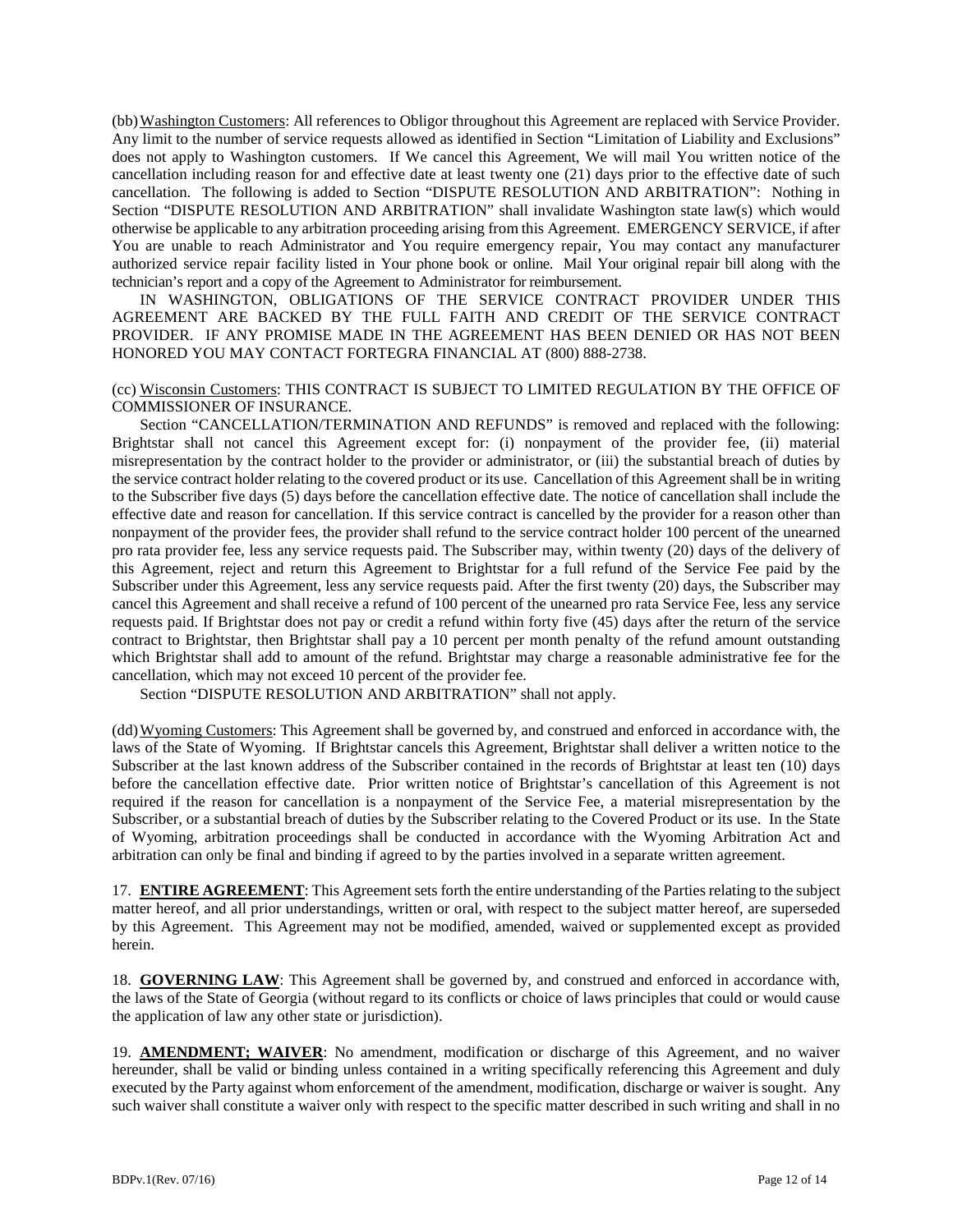way impair the rights of the Party granting such waiver in any other respect or at any other time. Neither the waiver by either of the Parties of a breach of or a default under any of the provisions of this Agreement, nor the failure by either of the Parties, on one or more occasions to enforce any of the provisions of this Agreement or to exercise any right or privilege hereunder, shall be construed as a waiver of any other breach or default of a similar nature, or as a waiver of any of such provisions, rights or privileges hereunder.

# **OBLIGOR:**

# **All States except FL & WA**

Brightstar Device Protection, LLC P.O. Box 03 Alpharetta, Georgia 30009 (866) 277-6325

# **Florida**

Lyndon Southern Insurance Company 10151 Deerwood Park Boulevard Building 100, Suite 330 Jacksonville, FL 32256

# **Washington**

4warranty Corporation 10151 Deerwood Park Blvd., Bldg. 100, Ste. 500 Jacksonville, FL 32256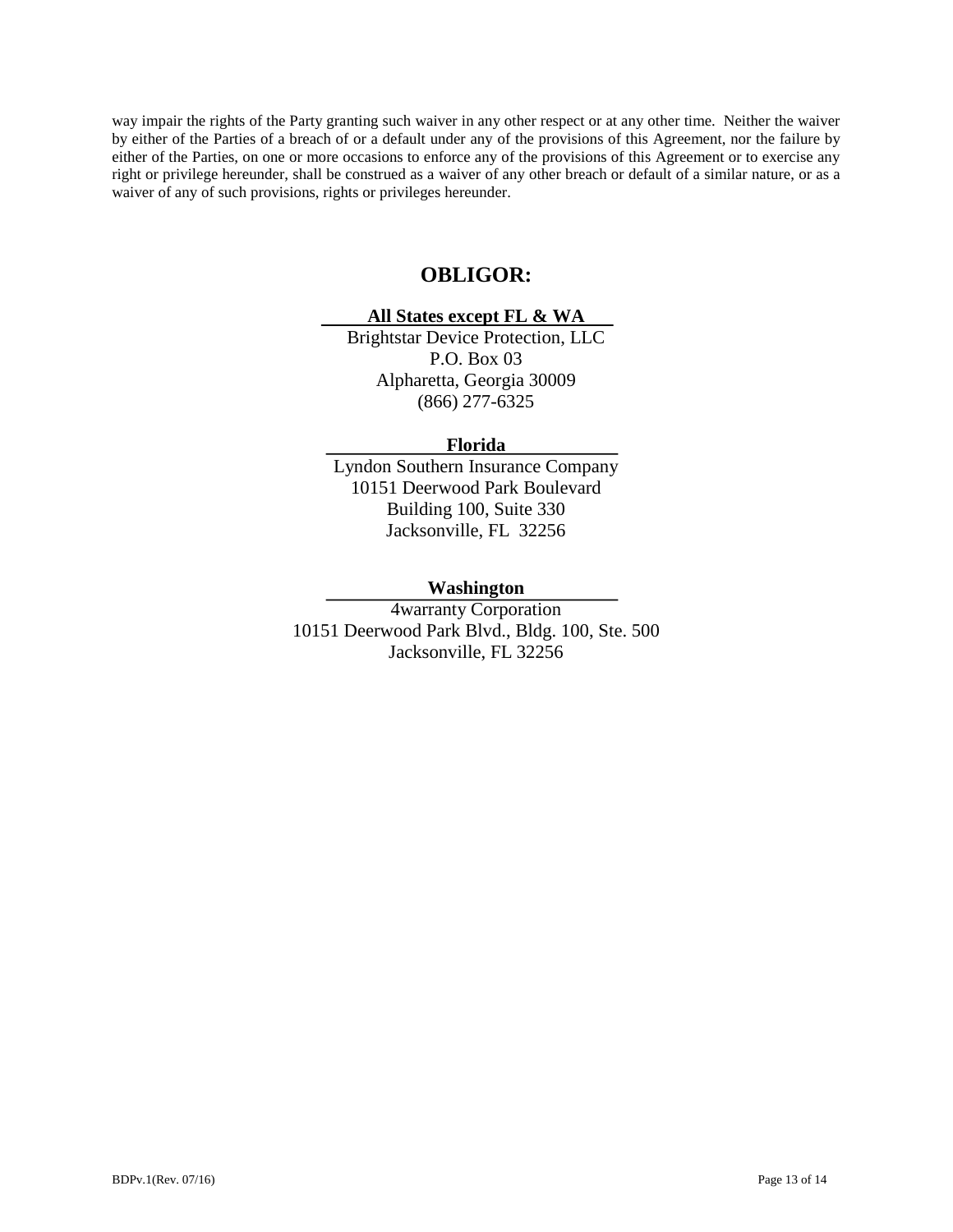### **Puerto Rico Amendatory Endorsement**

The following Puerto Rico variations shall control if inconsistent with any other terms or conditions of this Agreement:

The phone call to make a service request to the number provided in Section 2(b) "COVERAGE" is free of charge.

Section 5 "TERM AND RENEWAL" is amended to add these sentences to the end of the paragraph:

After purchase of this Agreement, You have ten (10) days to evaluate this Agreement and determine if You want to keep it. If any of the terms of this Agreement are changed, Brightstar will either (1) notify You at least thirty (30) days prior to the effective change to allow the contract holder to decide if they want to keep the coverage or (2) cancel this Agreement and discontinue Your monthly Service Fee charge.

Section 8(e) "Invalid Service Request" is removed in its entirety for Puerto Rico customers.

Section 9(n) is removed in its entirety for Puerto Rico customers.

Section 12 "DISPUTE RESOLUTION AND ARBITRATION" arbitration provision is optional for Puerto Rico customers. Arbitration is available to Puerto Rico customers at their request and is not binding.

In addition, the following text in Section 12 "DISPUTE RESOLUTION" is deleted for Puerto Rico customers:

YOU AND WE UNDERSTAND AND AGREE THAT BECAUSE OF THIS ARBITRATION CLAUSE NEITHER YOU NOR WE WILL HAVE THE RIGHT TO GO TO COURT, OR TO HAVE A JURY TRIAL, OR TO PARTICIPATE AS A REPRESENTATIVE OR MEMBER OF ANY CLASS OF CLAIMANTS PERTAINING TO ANY CLAIM. YOU MAY, HOWEVER, AT YOUR OPTION, PURSUE YOUR CLAIM ON AN INDIVIDUAL BASIS IN SMALL CLAIMS COURT INSTEAD OF REQUESTING ARBITRATION.

Section 18 "GOVERNING LAW" is removed and replaced with the following: This Agreement shall be governed by, and construed and enforced in accordance with, the laws of the Commonwealth of Puerto Rico.